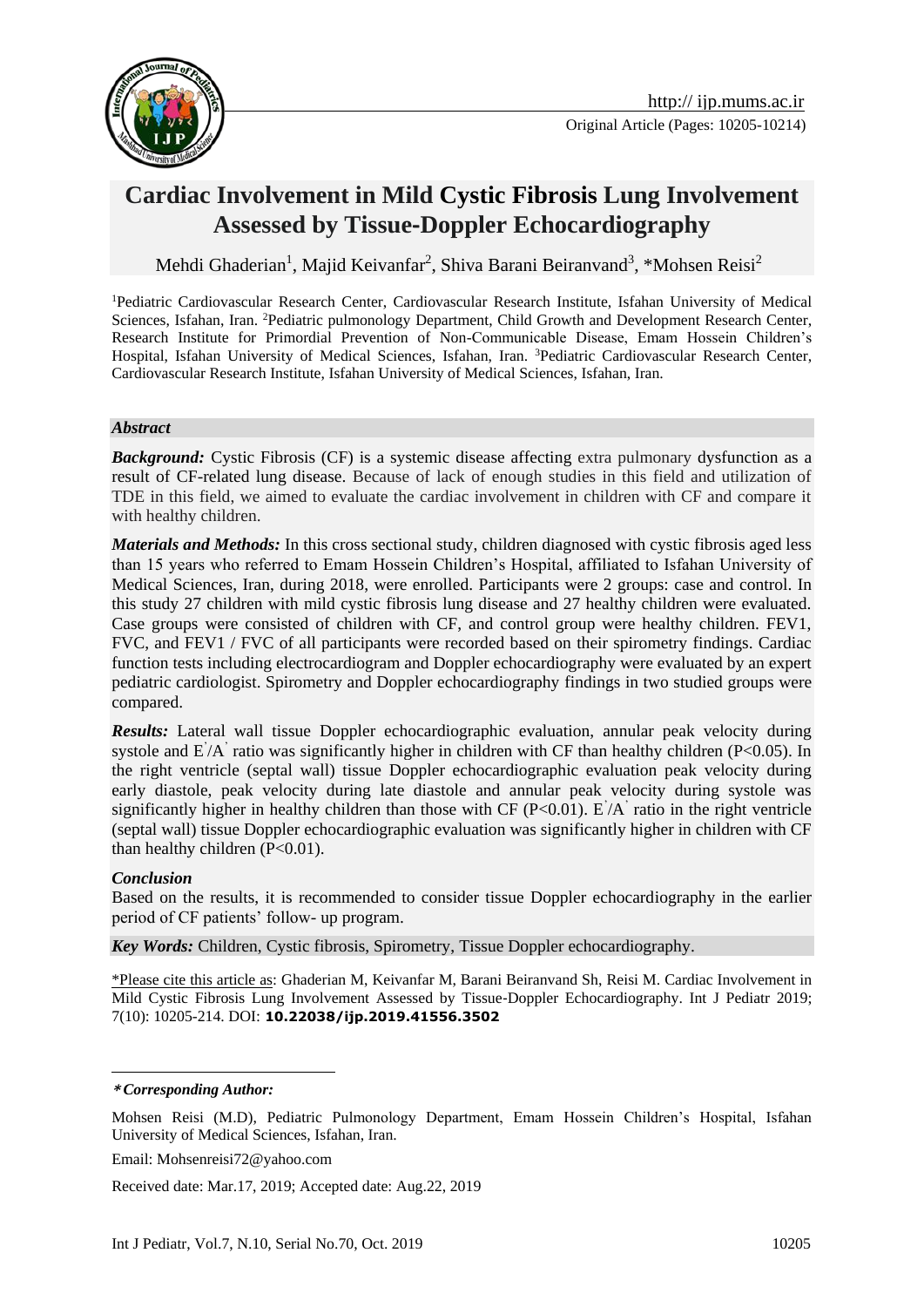#### **1- INTRODUCTION**

 Cystic fibrosis (CF) is an autosomal recessive life-shortening disorder that results from mutations in the cystic fibrosis transmembrane conductance regulator (CFTR) gene (1). CFTR is an ion channel regulating transporter of chloride, bicarbonate, and water, and influencing sodium resorption (2). CF mainly presents with respiratory and gastrointestinal diseases including chronic airway obstruction, infertility, intestinal malabsorption and exocrine pancreatic insufficiency but its related morbidity and mortality is commonly due to progressive pulmonary disease (3, 4). Evidence indicated that CF is related with cardiac dysfunction including both right and left ventricular abnormalities. Cardiac fibrosis (CF), a main process of ventricular remodeling after myocardial infarction (MI), plays a crucial role in the pathogenesis of heart failure (HF) post-MI (5), CFTR is widely distributed in nucleated cells, including cardiac myocytes, but the effect of genotype on cardiac function is not known (6).

Right ventricular abnormalities are mostly manifested by pulmonary hypertension. Other reported abnormalities are decreased septal and lateral strain rates due to pulmonary impairment. Left ventricular abnormalities are myocardial wall thickness and increased LV chamber size (7-9). Given that CFTR disruption could impair myocyte contractility and cardiac function, it is not clearly determined whether CF related cardiac dysfunction is the result of systemic loss of CFTR or is a secondary complication of CF and its related hypoxia, inflammation and increased cytokines secretion in the pulmonary tissue (8). Recent studies indicated that the subclinical cardiac dysfunction is already present in affected patients during the early stages of CF (10- 12). Thus, in order to improve the quality of care and reduce CF related comorbidities, cardiac function evaluation is recommended as a routine follow-up item (12). Different diagnostic modalities are used in this field including MRI, or echocardiography (13). Echocardiography is one of the most commonly used diagnostic modalities due to its low cost and feasibility for use during follow up periods but it has some limitations which lead to providing its new features including Tissue Doppler Echocardiography (TDE) which could perform more accurate examination of both left and right ventricles and their movements during systole and diastole. Some studies have reported its performance for investigation of early onset cardiac abnormalities (14, 15).

Considering that diagnosis and management of cardiac dysfunctions in CF patients as one of the most important extra-pulmonary comorbidities could improve the length and quality of life of CF patients and lack of enough studies in this field especially in children and adolescents who are in the earlier stage of the disease and effectiveness of TDE in this field, we aimed to evaluate the cardiac involvement in children with CF and compare it with healthy children.

## **2- MATERIALS AND METHODS**

## **2-1. Study design and population**

 In this cross sectional study, children diagnosed with cystic fibrosis aged less than 15 years who referred to Emam Hossein Children's Hospital, affiliated to Isfahan University of Medical Sciences, Iran, and during 2018 were enrolled. The study lasted 12 months. Participants were 2 groups: case and control. In this study 27 children with mild cystic fibrosis lung disease and 27 healthy children were evaluated. Case groups consisted of children with cystic fibrosis, and control group were healthy children, who referred to hospital for check-up.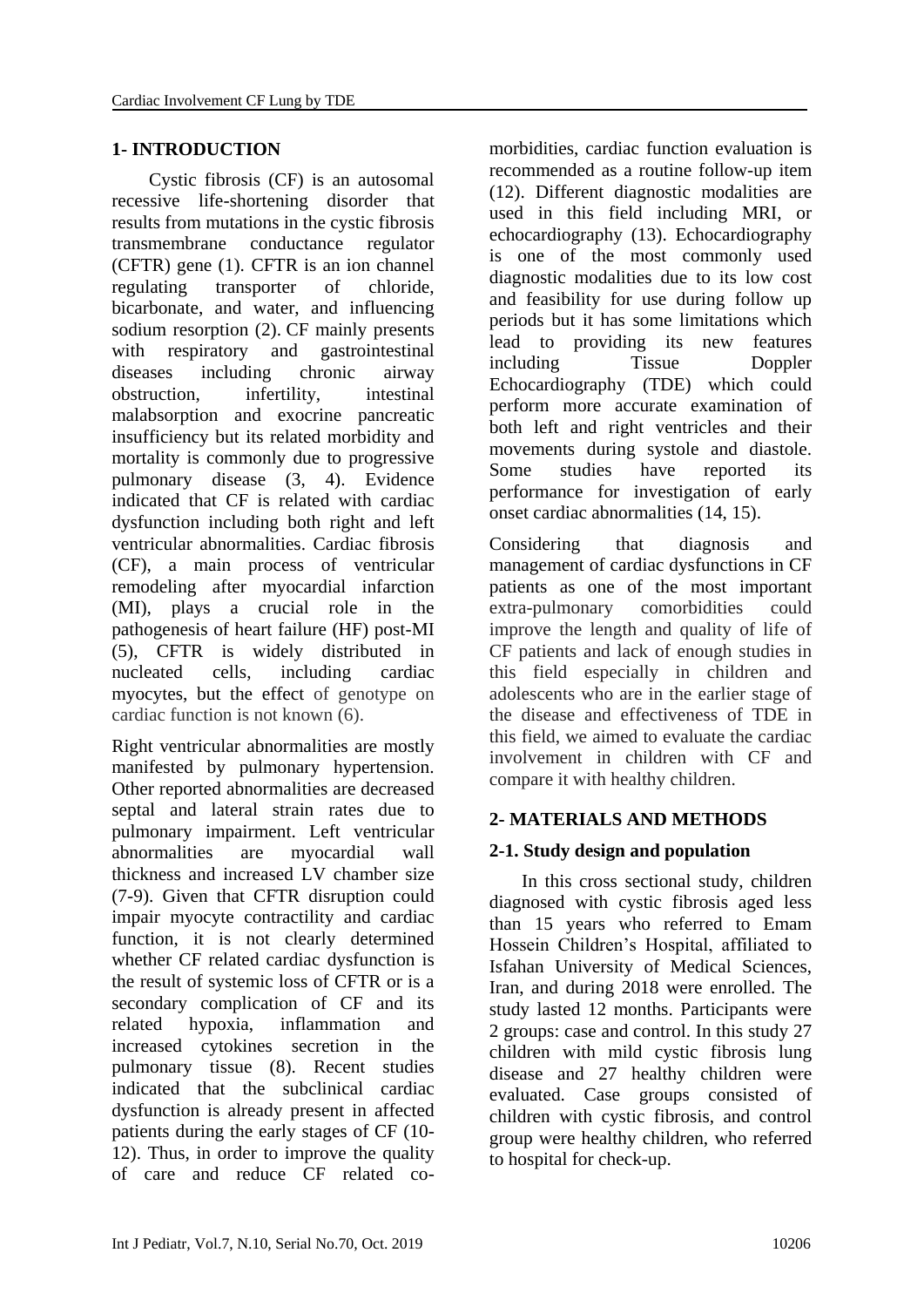## **2-2. Methods**

Demographic, anthropometric and medical data consisting of age, sex, height, weight, body mass index (BMI), blood pressure, systolic and diastolic enrolled participants were recorded by an expert pediatric cardiologist in Emam Hossein Children's Hospital, affiliated to Isfahan University of Medical Sciences, Iran. All of the participants were clinically examined. Chest X- ray and spirometry were performed for all enrolled children. Those with abnormal chest X- ray findings were excluded. Forced expiratory volume (FEV1), Forced vital capacity (FVC), and FEV1 / FVC of all participants were recorded based on their spirometry findings. According to the ATS/ERS guidelines those with FEV1% values > 70% were classified as having mild pulmonary disease (16, 17). Cardiac function tests including electrocardiogram and Doppler echocardiography was evaluated by an expert pediatric cardiologist (MGh). Spirometry and Doppler echocardiography findings in two studied groups were compared.

#### **2-3. Measuring tools OR Laboratory measurements**

## **Tissue Doppler echocardiography**

Tissue Doppler echocardiography was performed in all patients and control healthy children using M-mode, 2D and Doppler echocardiography using Medison EKO7 / Korea echo and 3 to 7 MHz transducers. The thickness of the right ventricle free wall and the interventricular septum was measured. With the pulsewave Doppler sample volume placed at the tip of the tricuspid valve during diastole filling velocity was recorded from the apical four-chamber view. The peak velocity early diastole (E), peak velocity late diastole (A), deceleration time (DT) of the early diastolic velocity and E/A ratio were measured. The velocity of the right ventricle walls using the Tissue-Doppler mode is measured in echocardiography at systolic and diastolic times in apical fourchamber view, and the peak systolic (S'), and early and late diastolic velocities (E' and A') were measured. The echocardiography marker will be located at the interface between the tricuspid valve and the right lateral ventricular wall and at the interface between the tricuspid valve and the interventricular septum. The Ejection Time (ET) is calculated from the beginning of the S wave to the end of this wave. The measurements of at least three cardiac cycles were averaged in sinus rhythm. The index of myocardial performance index (MPI) is also calculated from the total isovolumic contraction time (ICT) from the end of tricuspid flow to the beginning of pulmonary flow plus isovolumic relaxation time (IRT) from the end of the S-wave to the beginning of Ewave divided by  $ET$  (ICT + IRT / ET).

The pulmonary artery pressure is calculated from the gradient between the tricuspid valve and the right atrium or pulmonary regurgitation wave during diastole time (this pressure should be normal). End-systolic and end-diastolic dimensions of the left ventricle, interventricular septum, anterior wall thickness, and end-diastolic dimension of the right ventricle were measured at the parasternal long axis view. Fractional shortening (FS) was calculated (LV diastolic internal dimension- LV systolic internal dimensions/LV diastolic internal dimension) and ejection fraction (EF) at the papillary muscle in parasternal long axis view.

## **2-4. Ethical consideration**

The protocol of this study was approved by Pediatrics Board Review members and Regional Ethics Committee of Isfahan University of Medical Sciences with a research project number of: IR.MUI.MED.REC.1397.062. Written informed consent forms were completed by all participants and/or their parents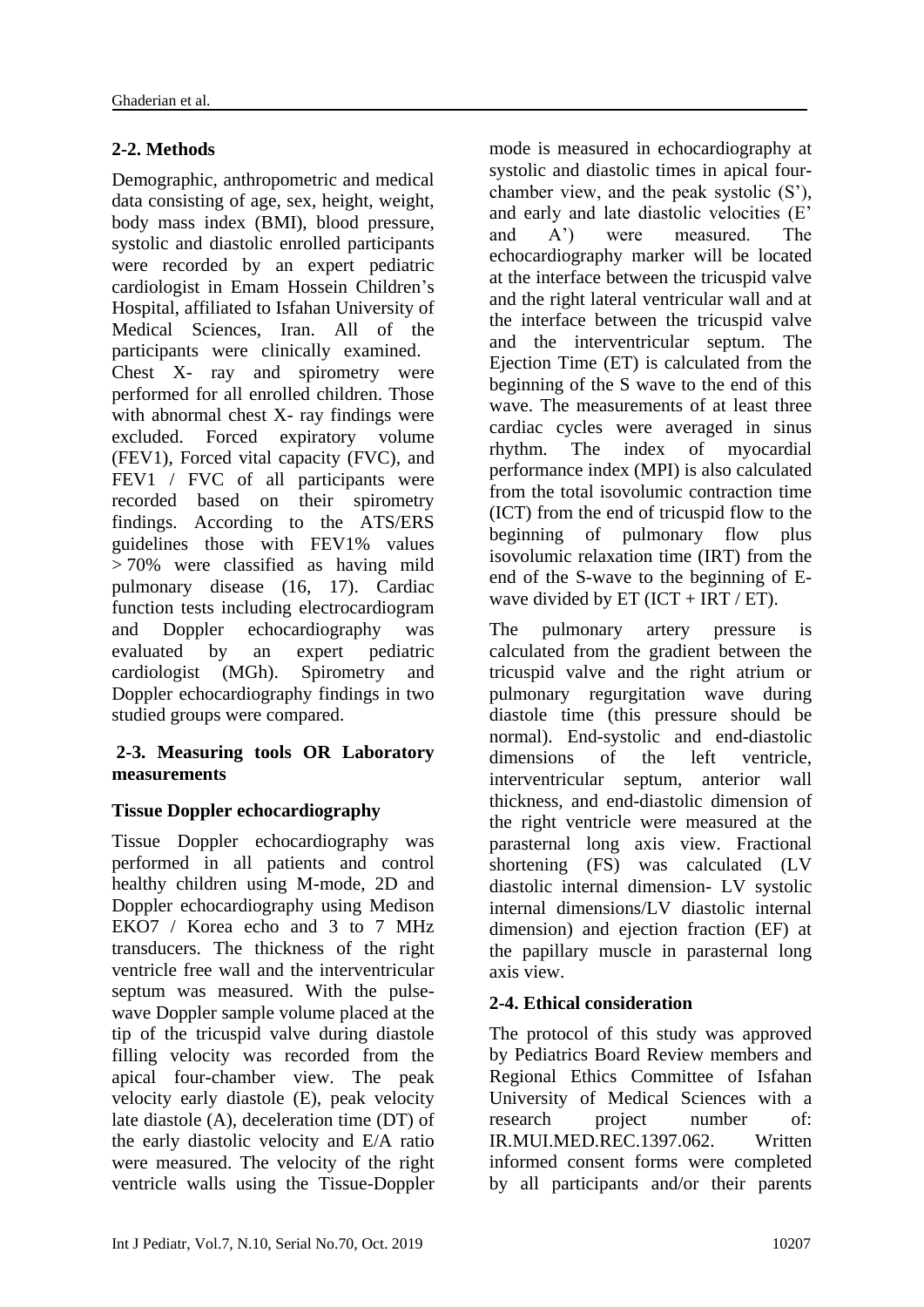before study and after explaining about the aim of the study and the methods of the research.

#### **2-5. Inclusion and exclusion criteria**

Children were diagnosed by researcher with cystic fibrosis aged less than 15 years were entered in this study, also patients with mild CF lung disease were included and those with history of any systemic or cardiovascular disease and whose parents declined to cooperate were excluded.

#### **2-6. Data Analyses**

Obtained data from the encoded checklist were analyzed using SPSS software version 20.0 (IBM, Armonk, NY, USA). Normal distribution of the studied variables was evaluated by Kolmogorov-Smirnov statistical tests. Quantitative variables were presented as mean (SD) and were compared in the studied groups using Student T-test. The association between studied variables was evaluated by Pearson's Correlation test. P-value less than 0.05 was considered statistically significant.

#### **3- RESULTS**

 In this study 27 children with mild cystic fibrosis lung disease and 27 healthy children were enrolled. Demographic and clinical findings of the study population are presented in **Table.1**. There were not significant differences between the groups regarding the variables (P>0.05).

Echocardiographic findings of the study population in the two groups are presented in **Table.2**. Free RV wall thickness was significantly thicker in children with CF than healthy children (P<0.01). Comparison of Conventional Echo Tricuspid in two groups is presented in **Figure.1**. In the right ventricle (lateral wall) tissue Doppler echocardiographic evaluation annular peak velocity during systole  $(S')$ , and  $E'/A'$  ratio was significantly higher in children with  $CF$  than healthy children  $(P<0.05)$ . Comparison TDE of RV at tricuspid in Lateral wall in two groups is presented in **Figure.2**.

In the right ventricle (septal wall) tissue Doppler echocardiographic evaluation peak velocity during early diastole (E' ), peak velocity during late diastole (A' ) and annular peak velocity during systole (S' ) was significantly higher in healthy children than those with  $CF (P<0.01)$ .  $E/A'$  ratio in the right ventricle (septal wall) tissue Doppler echocardiographic evaluation was significantly higher in children with CF than healthy children (P<0.01). TDE comparison of RV at tricuspid in septal wall in two groups is presented in **Figure.3**. Left ventricular fractional shortening (LV-FS) was significantly higher in healthy children than those with cystic fibrosis  $(P<0.01)$ . The spirometry values of the study population in the two groups are presented in **Table.3**. The values were not significantly different between groups.

| Variables                      | Children with cystic fibrosis, $n=27$ | Healthy children, $n=27$ | P-value |
|--------------------------------|---------------------------------------|--------------------------|---------|
| Age (years)                    | 10.59(1.44)                           | 10.92(1.41)              |         |
| Gender $(n)$                   |                                       |                          |         |
| Male/Female                    | 14/13                                 | 13/14                    |         |
| Height (cm)                    | 138 (8.2)                             | 140(8.1)                 | 0.39    |
| Body weight (kg)               | 34.33(6.71)                           | 34.77 (5.17)             | 0.78    |
| Body Mass Index BMI $(Kg/M^2)$ | 20.66 (2.01)                          | 20.33(1.77)              | 0.52    |
| Heart rate (beat/min)          | 83.18 (7.93)                          | 84.81 (10.84)            | 0.53    |
| Respiratory rate (breath/min)  | 19.59(2.83)                           | 19.25(2.65)              | 0.65    |
| Blood Pressure (mmHg)          |                                       |                          |         |
| Systolic                       | 106.85(8.11)                          | 111.11 (8.47)            | 0.66    |
| Diastolic                      | 60.74(7.80)                           | 62.96(8.23)              | 0.32    |

**Table-1:** Demographic and clinical findings of children with mild cystic fibrosis and healthy children.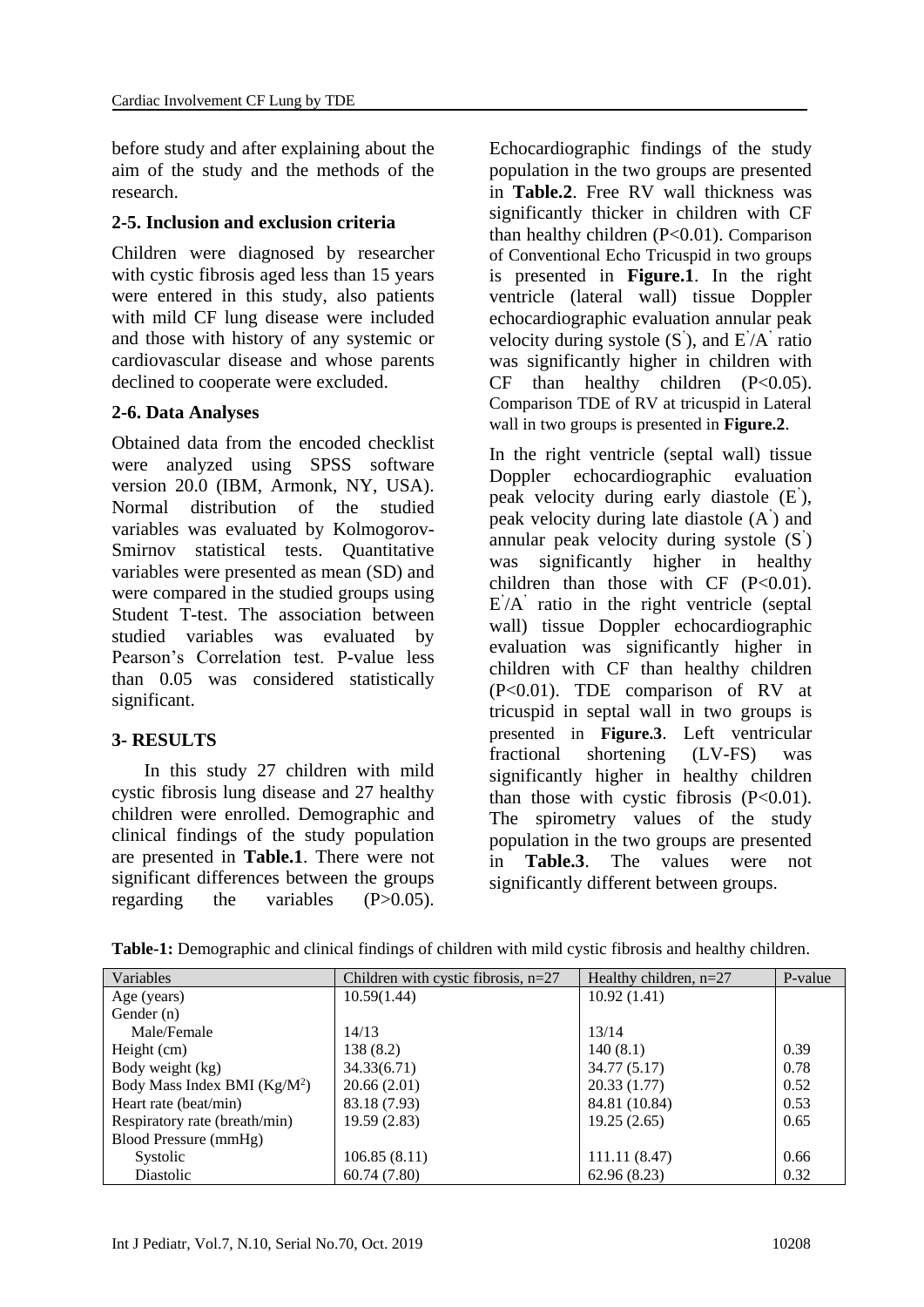| Variables                            | Children with cystic fibrosis, $n=27$ | Healthy children, $n=27$ | P-value |
|--------------------------------------|---------------------------------------|--------------------------|---------|
| Conventional Echo                    |                                       |                          |         |
| Tricuspid                            |                                       |                          |         |
| $E$ velocity (cm/s)                  | 106.29(21.68)                         | 98.88 (21.72)            | 0.21    |
| A velocity (cm/s)                    | 62.59 (26.97)                         | 63.51(26.37)             | 0.89    |
| $E/A$ ratio                          | 1.72(0.46)                            | 1.63(0.43)               | 0.43    |
| Free RV wall thickness (22)          | 4.72(0.1)                             | 3.58(0.19)               | 0.00    |
| RV diameter (22)                     | 16.4(2.1)                             | 16.55 (2.37)             | 0.85    |
| TDE of RV at tricuspid               |                                       |                          |         |
| Lateral wall                         |                                       |                          |         |
| $E'$ velocity (cm/s)                 | 16.88(4.47)                           | 16.11(1.71)              | 0.40    |
| $A'$ velocity (cm/s)                 | 10.18(3.35)                           | 10.40(1.42)              | 0.75    |
| $E'A'$ ratio                         | 1.70(0.42)                            | 1.44(0.11)               | 0.03    |
| $S^{'}$                              | 13.03(4.39)                           | 11.22(0.89)              | 0.04    |
| Septal wall                          |                                       |                          |         |
| $E'$ velocity (cm/s)                 | 13.22(2.50)                           | 15.40(1.18)              | 0.00    |
| $\overrightarrow{A}$ velocity (cm/s) | 7.00(1.54)                            | 10.77(1.52)              | 0.00    |
| $E^{\prime}/A^{\prime}$ ratio        | 1.88(0.22)                            | 1.43(0.13)               | 0.00    |
| $S^{'}$                              | 8.88(2.39)                            | 11.7(1.7)                | 0.00    |
| $DT$ (ms)                            | 135.0 (21.79)                         | 129.81(18.31)            | 0.34    |
|                                      |                                       |                          |         |
| Tie-index (MPI $(\%)$ )              | 45.77% (10.67)                        | 44.81% (5.79)            | 0.68    |
| <b>IVRT</b>                          | 55.81 (7.49)                          | 56.11 (7.44)             | 0.88    |
| <b>IVCT</b>                          | 52.33(4.1)                            | 52.11(4.06)              | 0.84    |
| $LV-EF(28)$                          | 69.44(4.20)                           | 69.22(3.85)              | 0.84    |
| $LV$ -FS $(28)$                      | 38.37(2.57)                           | 40.07 (1.97)             | 0.00    |

|  |  |  | Table-2: Echocardiographic findings of children with mild cystic fibrosis and healthy children. |
|--|--|--|-------------------------------------------------------------------------------------------------|
|  |  |  |                                                                                                 |

A: peak velocity during late diastole, E: peak velocity during early diastole, A': Annular peak velocity during late diastole, E': Annular peak velocity during early diastole, S': Annular peak velocity during systole, DT: deceleration time, ms; millisecond, MPI: Myocardial performance index, IVRT: isovolumetric relaxation time, IVCT: isovolumetric contraction time, LVEF: left ventricular ejection fraction, LV-FS: left ventricular fractional shortening.



**Fig.1**: Comparison of Conventional Echo Tricuspid in two groups. (RV: Right ventricular).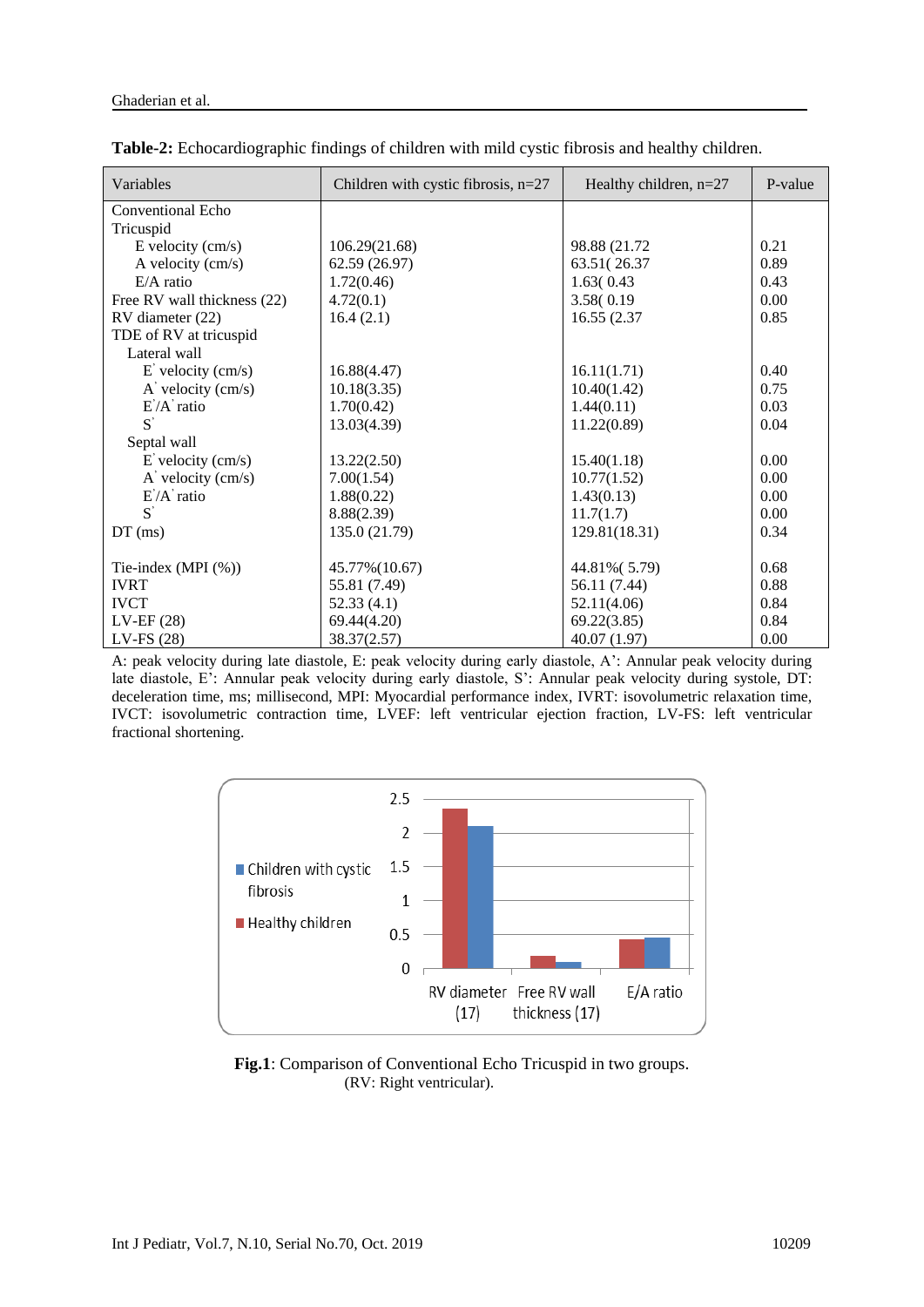

 **Fig.2**: Comparison TDE of RV at tricuspid in Lateral wall in two groups. (TDE: tissue Doppler echocardiography RV: Right ventricular).





**Table-3:** The spirometry values of children with mild cystic fibrosis and healthy children.

| Spirometry values | Children with cystic<br>fibrosis | Healthy children | P-value |
|-------------------|----------------------------------|------------------|---------|
| FEV1              | 88.2(13.7)                       | 96.2(15.4)       | 0.68    |
| <b>FVC</b>        | 90.6(14.1)                       | 99.2(16.1)       | 0.82    |
| FEV1/FVC          | 89.9 (13.9)                      | 97.7(15.7)       | 0.75    |

PEF: peak expiratory flow, FEV1: forced expiratory volume in 1 s, FVC: forced vital capacity, FEV1/FVC: the ratio of FEV1 to FVC.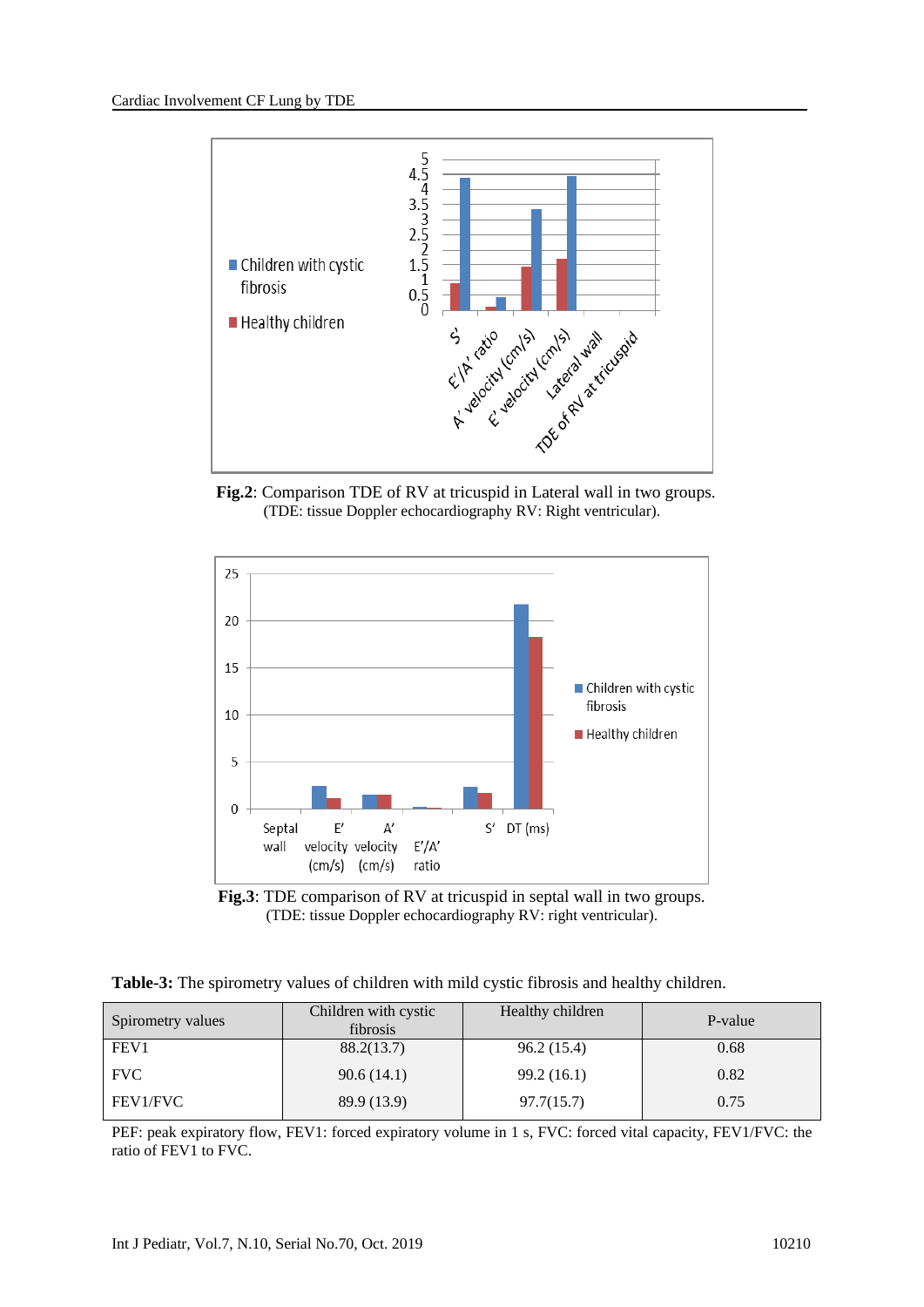#### **4- DISCUSSION**

 In present study, CF patients with mild lung disease were studied. In our study both conventional and new echo-indexes were evaluated and compared with the control group. Lung tests were also performed. Patients did not have abnormal pulmonary pressure, and EF did not differ significantly with the control group  $(P=$ 84%). However, there was a significant difference in FS between these patients and controls, and significant differences were observed between E 'and A' in the interventricular septum and S 'in the right ventricular free wall significantly (P  $\leq$  0.05). There was a clear difference in the lateral ventricular free wall thickness. Compared to other studies, changes in the right ventricular wall appear before the obvious pulmonary symptoms or pulmonary hypertension (10) are begun, and these changes have not yet been sufficiently influenced by conventional tools, such as two-dimensional echocardiography or m-mode.

Chronic obstructive pulmonary disease was associated with intra and interventricular dyssynchrony (18). These changes in the ventricular wall can be nonsymmetric and, therefore, do not disturb all of the indexes and our study results confirm this. In our study, the IVRT, IVCT, and Tie-index indices did not show a significant difference with the control group and indicate good systolic function in these patients. There was no significant difference in the diastolic function of the tricuspid valve and the E and A waves in these patients  $(P>0.05)$ . Several studies have been used to investigate lung function and cardiopulmonary function in CF patients, including the use of CT scan, MRI or imaging echocardiography (19- 23). Prolonged survival of cystic fibrosis favors heart and vessel involvement (24). Some studies demonstrated the benefits of using Tissue-Doppler Echocardiography in the study of right ventricular function in

various diseases that affect the right ventricle (4, 25). In most of the studies in this field, the right ventricle function has been evaluated by tissue Doppler echocardiography (26); however, a study notes that myocardial performance index measured by tissue Doppler imaging (TDI-MPI) has been useful in assessing RV dysfunction in adults with PH (27). [Ionescu](https://www.ncbi.nlm.nih.gov/pubmed/?term=Ionescu%20AA%5BAuthor%5D&cauthor=true&cauthor_uid=11316661) et al., for the first time have reported the utility of Doppler echocardiography for the detection and monitoring of RV dysfunction (28). They indicated that the dysfunction is correlated with the severity of CF. Koestenberger and Ravekes noted that S' wave has significantly decreased in patients with CF in the right ventricle and is a good indicator for evaluating these patients (29). Sellers et al., demonstrated that patients with CF which had normal EF in conventional echocardiography had 50% abnormalities in echo strain in men and 100% abnormalities in echo strain rate in left ventricular evaluation that were not shown in conventional echo (21).

Baño-Rodrigo et al., examined the right heart function using Doppler echo and PFT in 37 patients with CF, indicating right ventricular dysfunction in these patients (30). Evaluation of the function of right ventricle in patients with CF, with Tissue-Doppler and strain rate echocardiography showed decrease of the function in these patients and suggest that these patients have less function in the heart when they appear healthy, while they had FEV1 about 91% in PFT. In literature review we found only one study which investigated both right and left ventricular function in CF and healthy children in a prospective cohort study. In a recent study, cardiac function of children with CF was compared with healthy children (18). The results of this study indicated that there were not significant differences regarding pulmonary function between studied groups. Results of TDE demonstrated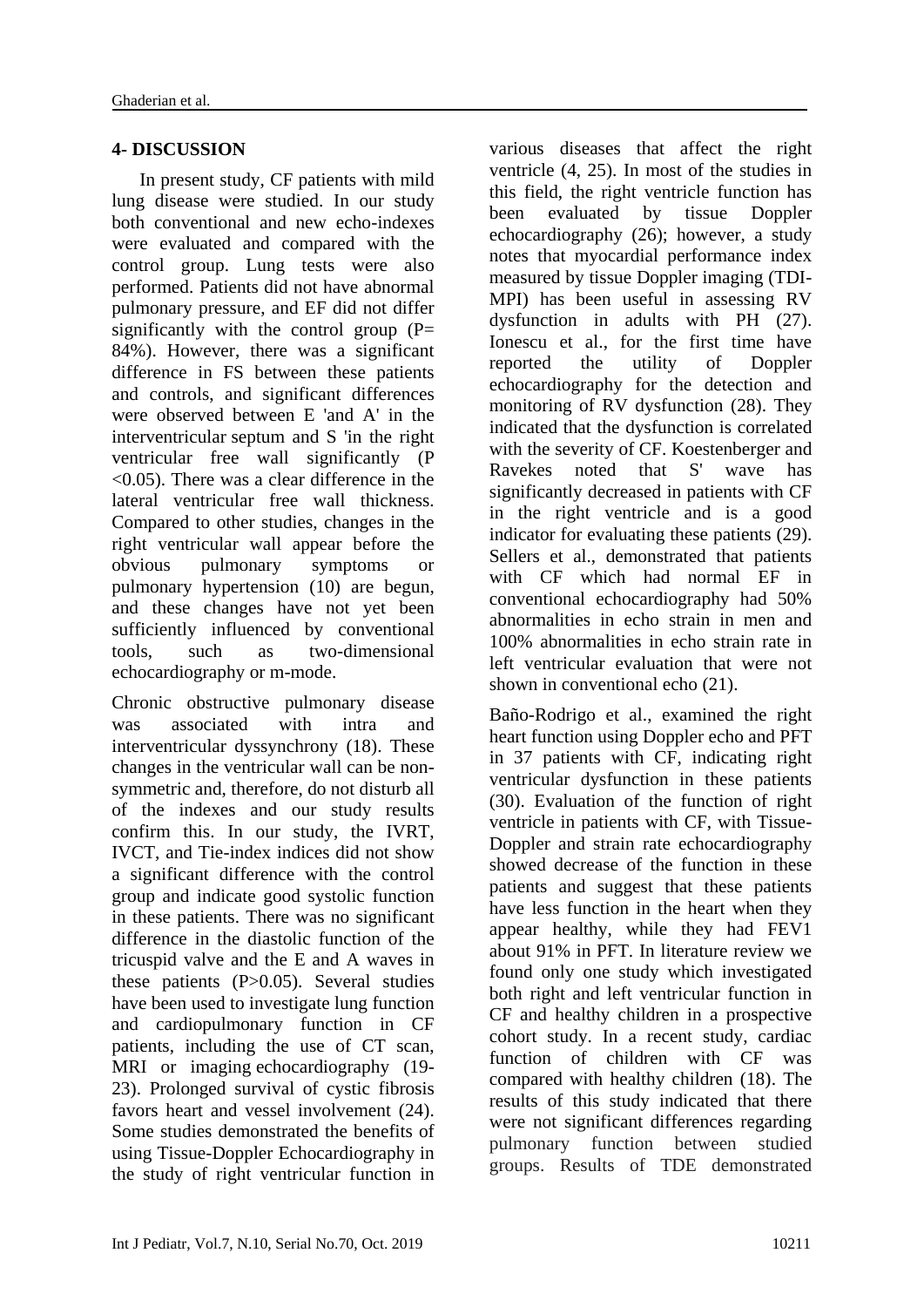reduced right ventricular systolic function and lower strains of both right and left ventricles in children with CF than healthy ones. They concluded that children with CF had increased arterial stiffness, reduced right and left ventricular function during the early stages of the disease. Our results were similar to that reported by a later study especially regarding the similar pulmonary function of two studied groups. Such findings support the concept that in patients with CF, cardiac function could be influenced directly by CFTR gene dysfunction. Some in vivo studies indicated that CFTR regulates the cardiomyocyte contraction rate and could induce left ventricular dysfunction and aortic stiffness (reference). However, we could not ignore the potential role of pulmonary disease in cardiovascular system function. Moreover, CF related comorbidities such as diabetes, hypoxia and other disease could also influence on cardiovascular system.

#### **4-1. Limitations of the study**

The limitation of current study was the cross sectional design of the study, small sample size and shorter duration of follow up. It is recommended to plan further studies in this field for better understanding of the mechanism of cardiac impairment in CF patient.

#### **5- CONCLUSION**

 The findings of this study indicated that there was some subclinical cardiac dysfunction in patients with CF during early stage of the disease which could not be diagnosed by routine echocardiography. Earlier detection of such impairments would be helpful for better management of the disease and preventing CF related complications and improving the quality of care as well as quality of life of CF patients. It is recommended to consider tissue Doppler echocardiography in the

earlier period of CF patients follow up program.

#### **6- CONFLICT OF INTEREST:** None.

#### **7- ABBREVIATIONS**

A: peak velocity during late diastole,

E: peak velocity during early diastole,

A': Annular peak velocity during late diastole, E': Annular peak velocity during early diastole, S': Annular peak velocity during systole. DT: deceleration time, ms: millisecond, MPI: Myocardial performance index, IVRT: isovolumetric relaxation time,

IVCT: isovolumetric contraction time,

LVEF: left ventricular ejection fraction,

LV-FS: left ventricular fractional shortening, PEF: peak expiratory flow,

FEV1: forced expiratory volume in 1 s,

FVC: forced vital capacity,

FEV1/FVC: the ratio of FEV1 to FVC.

#### **8- REFERENCES**

1. Ghaderian M, Keikhaei B, Heidari M, Salehi Z, Malamiri RAJTJoTUHC. Tissue Doppler echocardiographic findings of left ventricle in children with sickle-cell anemia. 2012;7(3):106.

2. Rubin BK. Unmet needs in cystic fibrosis. Expert opinion on biological therapy. 2018;18(sup1):49-52.

3. Correale M, Totaro A, Ieva R, Brunetti ND, Di Biase MJI, medicine e. Time intervals and myocardial performance index by tissue Doppler imaging. 2011;6(5):393-402.

4. Kjærgaard J. Assessment of right ventricular systolic function by tissue Doppler echocardiography: Faculty of Health Sciences, University of Copenhagen; 2011.

5. Liu L, Jin X, Hu C-F, Zhang Y-P, Li R, Shen C-X. Amphiregulin enhances cardiac fibrosis and aggravates cardiac dysfunction in mice with experimental myocardial infarction partly through activating EGFR-dependent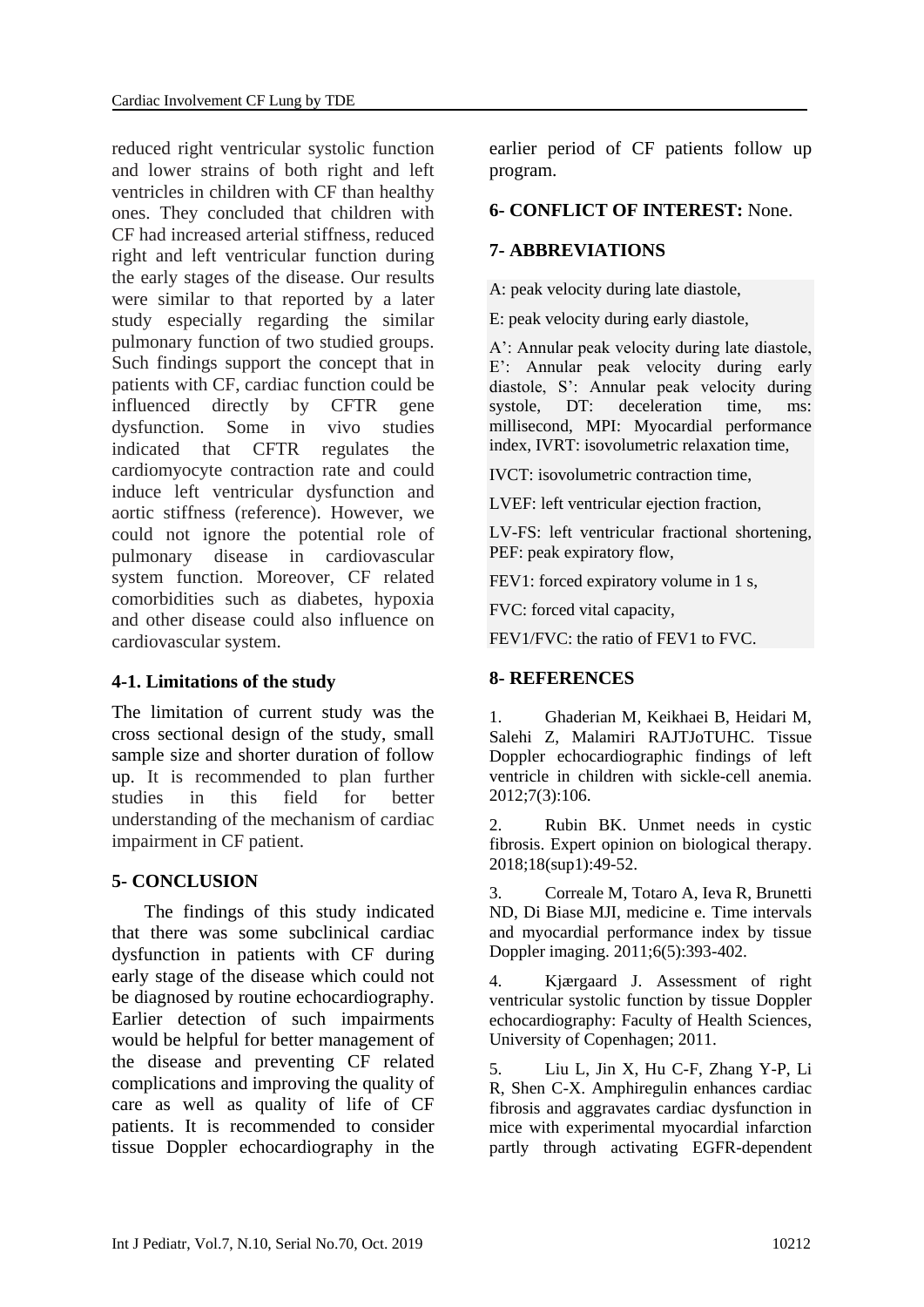pathway. Basic research in cardiology. 2018;113(2):12.

6. Pallin M, Keating D, Kaye DM, Kotsimbos T, Wilson JW. Subclinical left ventricular dysfunction is influenced by genotype severity in patients with cystic fibrosis. Clinical Medicine Insights: Circulatory, Respiratory and Pulmonary Medicine. 2018;12:1179548418794154.

7. G B-vM, MJ C, Kwakkel-van Erp JM NM, S T, HW DV, EA vdG. Pulmonary hypertension is a mild comorbidity in endstage cystic fibrosis patients. The Journal of Heart and Lung Transplantation. 2013;32(6):609-14.

8. Koestenberger M, Ravekes WJJoCF. Subclinical deterioration of systolic right ventricular function parameters in adolescents with mild cystic fibrosis. 2013;12(4):417.

9. Ronai C, Ghelani SJ, Marshall AC, Harrild DM, Gauvreau K, Colan SD, et al. Characterization of Left Ventricular Dysfunction by Myocardial Strain in Critical Pulmonary Stenosis and Pulmonary Atresia After Neonatal Pulmonary Valve Balloon Dilation. The American journal of cardiology. 2019;123(3):454-9.

10. Luciani A, Villella VR, Esposito S, Brunetti-Pierri N, Medina DL, Settembre C, et al. Cystic fibrosis: a disorder with defective autophagy. 2011;7(1):104-6.

11. Simanovsky N, Gileles-Hillel A, Frenkel R, Shosayov D, Hiller NJJoti. Correlation between computed tomography expression of pulmonary hypertension and severity of lung disease in cystic fibrosis patients. 2013;28(6):383-7.

12. Tonelli ARJCoipm. Pulmonary hypertension survival effects and treatment options in cystic fibrosis. 2013;19(6):652.

13. Ziegler B, Perin C, Casarotto FC, Fagondes SC, Menna‐Barreto SS, Dalcin PdTRJTcrj. Pulmonary hypertension as estimated by Doppler echocardiography in adolescent and adult patients with cystic fibrosis and their relationship with clinical, lung function and sleep findings. 2018;12(2):754-61.

14. Hayes D, Daniels CJ, Kirkby S, Kopp BT, Nicholson KL, Nance AE, et al. Polysomnographic differences associated with pulmonary hypertension in patients with advanced lung disease due to cystic fibrosis. 2014;192(3):413-9.

15. Ratjen FJTLRM. Pulmonary artery hypertension: an underrated disease manifestation in cystic fibrosis? 2016;4(8):596-8.

16. Raghu G, Collard HR, Egan JJ, Martinez FJ, Behr J, Brown KK, et al. An official ATS/ERS/JRS/ALAT statement: idiopathic pulmonary fibrosis: evidence-based guidelines for diagnosis and management. 2011;183(6):788-824.

17. Chung KF, Wenzel SE, Brozek JL, Bush A, Castro M, Sterk PJ, et al. International ERS/ATS guidelines on definition, evaluation and treatment of severe asthma. 2014;43(2):343-73.

18. Kanar B, Ozben B, Yıldırım E, Ozmen İ, Aydin R. Right ventricular dyssynchrony and its improvements after pulmonary rehabilitation in patients with chronic obstructive pulmonary disease. Echocardiography. 2018;35(9):1335-41.

19. Belle-van Meerkerk G, Cramer MJ, Kwakkel-van Erp JM, Nugroho MA, Tahri S, de Valk HW, et al. Pulmonary hypertension is a mild comorbidity in end-stage cystic fibrosis patients. J Heart Lung Transplant. 2013;32(6):609-14.

20. Simanovsky N, Gileles-Hillel A, Frenkel R, Shosayov D, Hiller N. Correlation between computed tomography expression of pulmonary hypertension and severity of lung disease in cystic fibrosis patients. J Thorac Imaging. 2013 Nov;28(6):383-7.

21. Sellers ZM, McGlocklin L, Brasch A. Strain rate echocardiography uncovers subclinical left ventricular dysfunction in cystic fibrosis. J Cyst Fibros2015;14(5):654- 60.

22. Labombarda F, Saloux E, Brouard J, Bergot E, Milliez P. Heart involvement in cystic fibrosis: A specific cystic fibrosisrelated myocardial changes? Respiratory medicine. 2016;118:31-8.